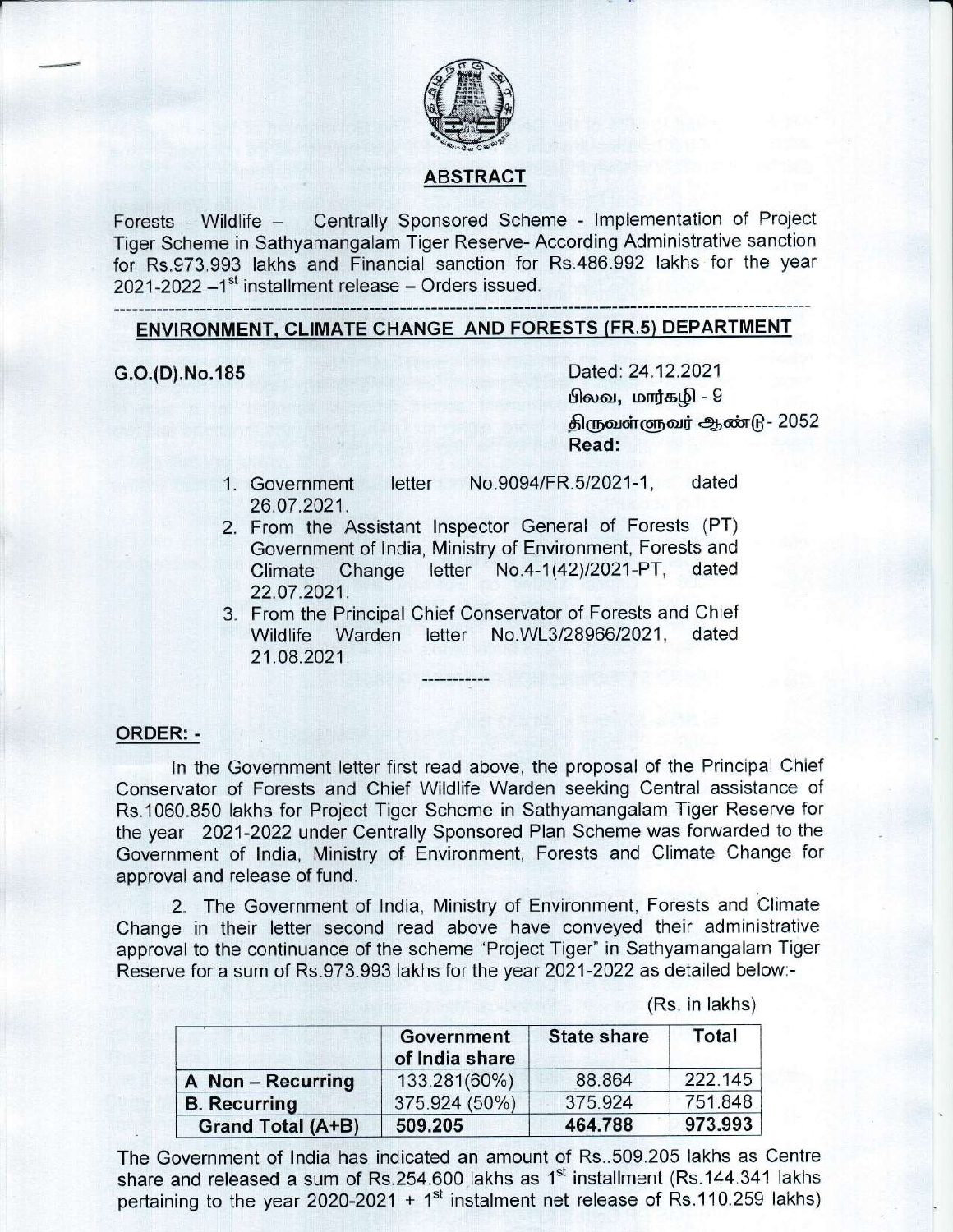which works out to 50% of the Central Share. The Government of lndia have also informed that the balance amount of the Central Assistance will be released in due course after review of the progress of expenditure/works is undertaken.

3. The Principal Chief Conservator of Forests and Chief Wildlife Warden has now requested to sanction and release a sum of Rs. 486.992 lakh as first installment for implementing the Project Tiger Scheme in Sathyamangalam Tiger Reserve during 2021 -2022 and also to issue necessary intimation to the Treasury Officer, Erode for authorizing the funds.

4. The Government after careful consideration accord administrative approval for a sum of Rs.9,73,99,300/- (Rupees Nine Crore Seventy three lakhs Ninety nine thousand three hundred only) to meet the expenditure for implementation of Project Tiger Scheme in Sathyamangalam Tiger Reserve during 2021-2022. Further the Government accord financial sanction for a sum of Rs. 4,86,99,200 (Rupees Four crore, eighty six Lakh, ninety nine thousand and two Hundred only) as first installment for the above said scheme.

5. The expenditure sanctioned in para 4 above shall be debited to the following head of account;-

# i. Non-recurring:

 $4406$  – Capital Outlay on Forestry and Wildlife – 02 Environmental Forestry and Wildlife - 110 Wildlife. Schemes shared between State and Centre - UK Tiger Reserve Scheme  $-416$  Major works  $-01$  - Major Works

(IFHRMS DP Code: 4406-02-110-UK-41601)

**b. State Share-Rs. 44.432 lakh <br>4406 – Capital Outlay on Forestry and Wildlife – 02** Environmental Forestry and Wildlife - 110 Wildlife. Schemes shared between State and Centre - US Tiger Reserve Scheme - State Share - 416 Major works - 01 -Major Works

(IFHRMS DP Code: 4406-02-110-US-41601)

#### ii. Recurring Expenditure -

#### a. Central Share Rs.187.960 lakh

2406 Forestry and Wildlife - 02 Environmental Forestry and<br>Wildlife - 110 Wildlife Preservation. Schemes Shared between State and Centre UE Tiger Reserve Scheme - 318 Maintenance - 01. Periodical Maintenance

(IFHRMS DP Code: 2406-02-110-UE-31801)

#### b. State Share Rs.187.960 lakh

2406 Forestry and Wildlife - 02 Environmental Forestry and<br>Wildlife - 110 Wildlife Preservation. Schemes Shared between State and Centre UG Tiger Reserve Scheme -<br>State Share - 318 Maintenance - 01. Periodical State Share - 318 Maintenance  $-$  01. **Maintenance** 

(IFHRMS DP Code:2 406-02-11 0-UG-31 801 )